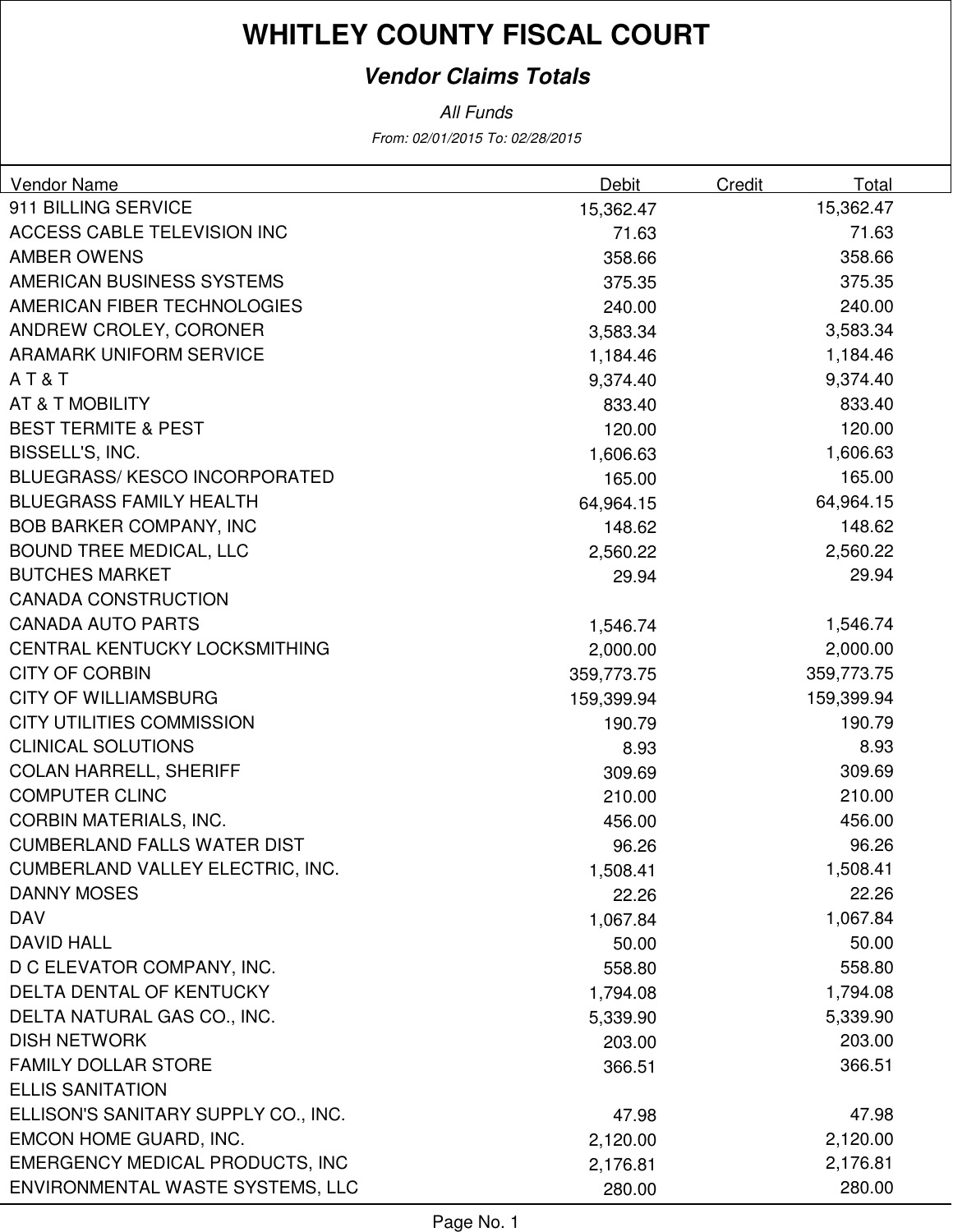# **WHITLEY COUNTY FISCAL COURT**

### **Vendor Claims Totals**

From: 02/01/2015 To: 02/28/2015 All Funds

| Vendor Name                            | <b>Debit</b> | Credit | Total     |
|----------------------------------------|--------------|--------|-----------|
| <b>EZ COUNTRY</b>                      | 715.00       |        | 715.00    |
| <b>FAULKNER AND TAYLOR</b>             | 40.95        |        | 40.95     |
| <b>FIRST BANKCARD</b>                  | 678.54       |        | 678.54    |
| <b>FLEETONE</b>                        | 5,694.68     |        | 5,694.68  |
| G & C SUPPLY CO. INC.                  | 364.23       |        | 364.23    |
| <b>GOVERNMENT UTILITIES TECHNOLOGY</b> | 1,900.00     |        | 1,900.00  |
| G & S TIRE INC.                        | 2,379.33     |        | 2,379.33  |
| <b>HARDEE'S</b>                        | 26.95        |        | 26.95     |
| HARP ENTERPRISES, INC.                 | 7,500.00     |        | 7,500.00  |
| HINKLE CONTRACTING COMPANY LLC         | 10,351.84    |        | 10,351.84 |
| HOLIDAY INN UNIVERSITY PLAZA           | 635.58       |        | 635.58    |
| <b>HOLSTON GASES</b>                   | 3,071.90     |        | 3,071.90  |
| HOLT EQUIPMENT, CO.                    | 64.50        |        | 64.50     |
| <b>HOMETOWN BANK</b>                   | 3,000.00     |        | 3,000.00  |
| HUMANA HEALTH PLAN INC                 | 297.80       |        | 297.80    |
| <b>HOMETOWN IGA #57</b>                | 350.83       |        | 350.83    |
| <b>JIMMY BATES</b>                     | 93.79        |        | 93.79     |
| <b>JOE HILL ELECTRICAL</b>             | 325.00       |        | 325.00    |
| JOHNNY WHEELS OF WILLIAMSBURG, INC     | 787.52       |        | 787.52    |
| K A C O ALL LINES FUND                 | 52,900.20    |        | 52,900.20 |
| <b>KACO LEASING TRUST</b>              | 1,632.08     |        | 1,632.08  |
| KACO WORKERS COMPENSATION FUND         | 37,153.51    |        | 37,153.51 |
| <b>KACTFO</b>                          | 250.00       |        | 250.00    |
| KAY SCHWARTZ, COUNTY CLERK             | 60.00        |        | 60.00     |
| <b>KCJEA</b>                           | 585.00       |        | 585.00    |
| <b>KELLY HARRISON</b>                  | 10.97        |        | 10.97     |
| KU                                     | 12,700.56    |        | 12,700.56 |
| <b>KENWAY DISTRIBUTORS</b>             | 29.10        |        | 29.10     |
| KNOX COUNTY UTILITIES COMMISSION       | 357.06       |        | 357.06    |
| KNOX-WHITLEY HUMANE ASSOCIATION, INC,  | 7,500.00     |        | 7,500.00  |
| KY BOARD OF EMERGENCY MEDICAL SERVICES | 100.00       |        | 100.00    |
| <b>KY SPRING WATER</b>                 | 248.05       |        | 248.05    |
| <b>LIDA J. POWERS</b>                  | 656.58       |        | 656.58    |
| <b>LONDON RADIO SERVICE</b>            | 332.79       |        | 332.79    |
| <b>LYKINS OIL COMPANY</b>              | 10,063.32    |        | 10,063.32 |
| <b>LYTTLE'S TELEPHONE</b>              | 115.00       |        | 115.00    |
| MIKE ROBERTS PLUMBER                   | 263.00       |        | 263.00    |
| <b>NEWS JOURNAL</b>                    | 607.52       |        | 607.52    |
| NEWTECH SYSTEMS, INC.                  | 360.00       |        | 360.00    |
| NI GOVERNMENT SERVICES, INC.           | 78.93        |        | 78.93     |
| NORVEX SUPPLY                          | 2,973.39     |        | 2,973.39  |